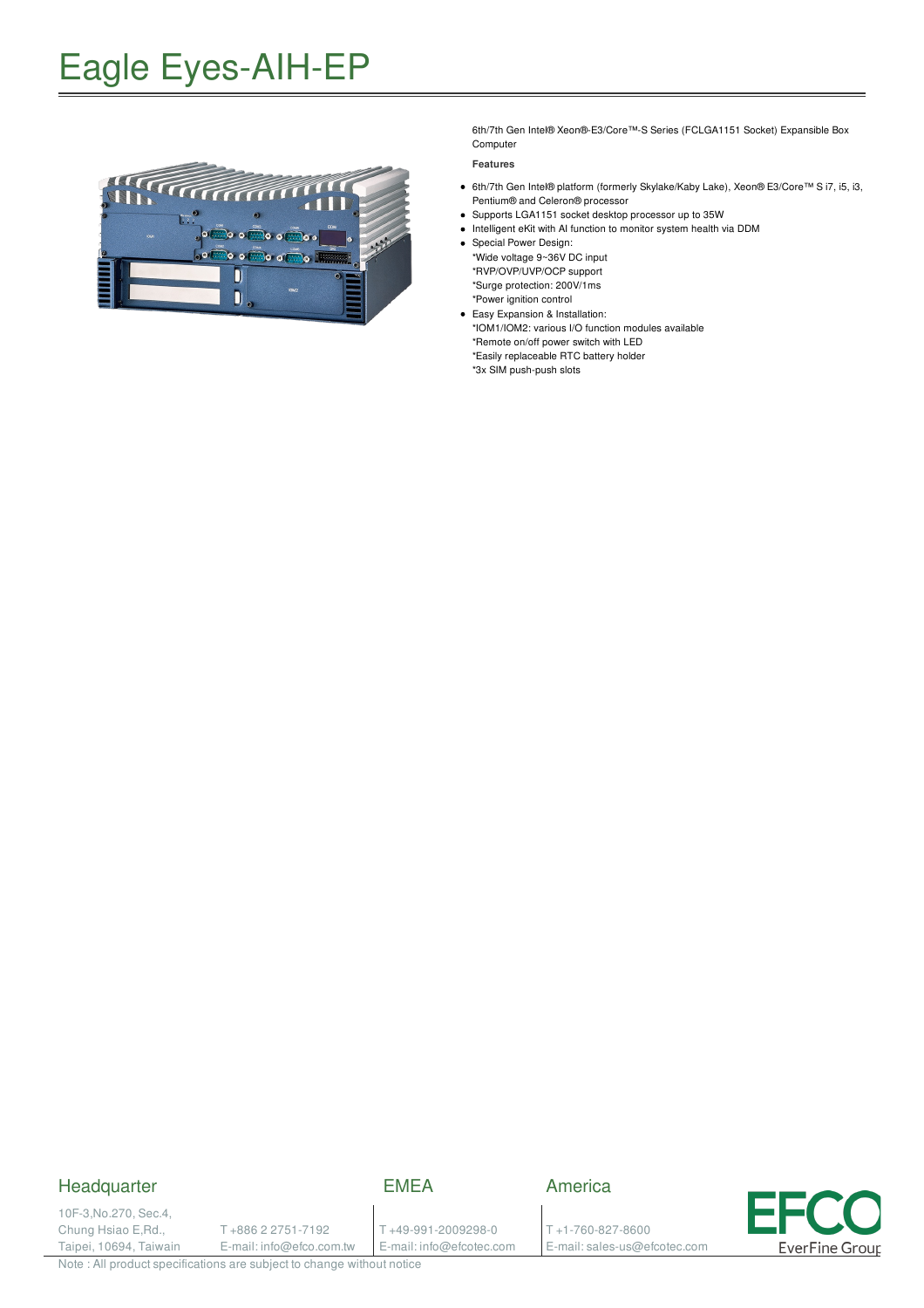# Eagle Eyes-AIH-EP

### **EMEA**



Note : All product specifications are subject to change without notice